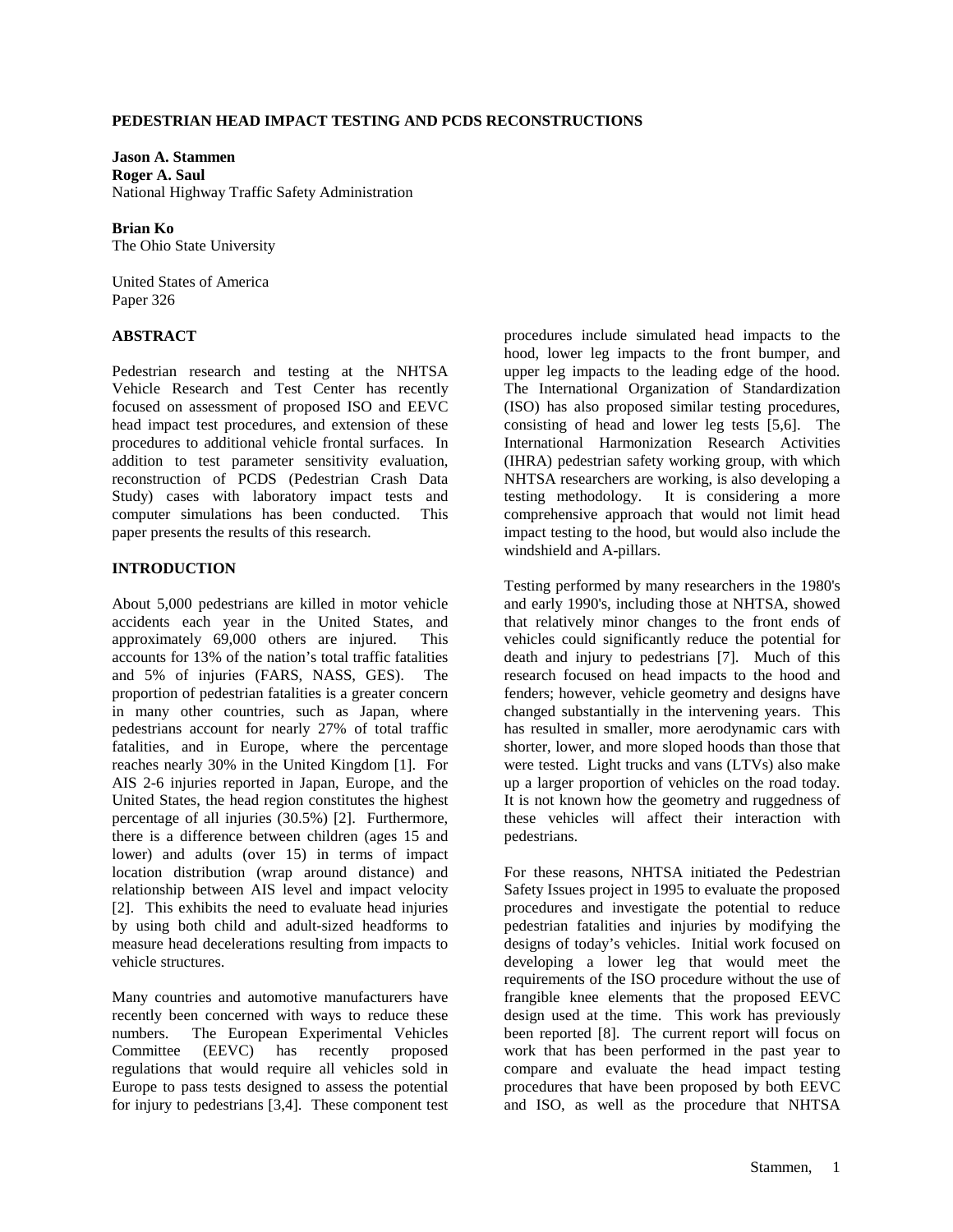proposed in the early 1990's [3-7]. Additionally, reconstructions of PCDS (Pedestrian Crash Data Study) cases were done using both laboratory impacts and computer simulations to more fully evaluate the whole body kinematics of pedestrians in collisions.

# **ADULT HEAD IMPACT TESTING**

This section will summarize the three head impact test procedures. Only the requirements that the researchers judged to be the most important will be presented here. More details on each can be found in its respective report [4,5,7]. All three procedures use the Head Injury Criterion (HIC) as a measure of the potential for injury. A HIC value of 1000 is generally considered the threshold for serious injury, and this is the value used by EEVC [4].

### **EEVC Procedure**

The procedure specified by Working Group 10 of the European Experimental Vehicle Committee (WG10) was followed in this series of tests [4]. The EEVC Working Group specifies a free flight headform impactor with a mass of 4.8kg. It is unclear why this mass was chosen as both ISO and NHTSA pedestrian procedures proposed 4.5kg headforms, but it has been suggested that the extra mass was included to account for the mass of the neck. The spherical impactor is to be 165mm in diameter, including a 7.5mm thick rubber skin. The draft proposal at the time this research was begun called for the headform to have a semi-rigid polyurethane shell with a steel insert, and this is what was used for this project. The committee more recently proposed an aluminum headform for improved durability, and an increase to a 12.5 mm thickness for the rubber skin covering [3]. The procedure also requires that the center of gravity of the headform and the accelerometer(s) be within 10mm of the center of the sphere [3,4]. The EEVC headform must be certified at specified intervals using the same certification test as Hybrid III headforms. The resultant acceleration must be The resultant acceleration must be between 225 and 275g when the headform is dropped from a height of 376mm onto a rigid steel plate [3,4]. The EEVC procedure specifies the velocity of the impactor at the time of impact to be 11.1 m/s at an angle of 65 degrees from a plane parallel to the ground [3,4].

# **ISO Procedure**

The free flight pedestrian headform impactor specified in the ISO procedure has a mass of 4.5kg. Like the EEVC procedure, the spherical headform must be 165mm in diameter with the accelerometer

and center of gravity within 10mm of the geometric center of the sphere. The ISO working group does not specify any material or design requirements as long as the headform meets the Hybrid III certification procedure described above for the EEVC headform [5]. The ISO procedure specifies an angle of 53 degrees from a plane parallel to the ground. It was found that this angle was the average angle of the velocity of the head at the time of impact from several cadaver studies. The ISO procedure does not specify a velocity, as it is not intended as a regulation [5].

# **NHTSA Procedure**

The procedure proposed by NHTSA differed from those proposed by EEVC and ISO in that the headform was guided rather than free flight [7]. This means that the headform must be traveling perpendicular to the surface of the hood at the point of impact to reduce the transverse forces that would otherwise be translated to the guide rather than the deceleration of the headform. The 4.5kg headform used in the NHTSA procedure required a spherical contact surface with a diameter of 160mm, which is to be covered by an 11.2 mm thick Hybrid III Head Form Back Plate vinyl skin. A single uniaxial accelerometer measures the acceleration of the headform in the direction of travel. This headform was to meet the same Hybrid III certification procedure as the other two procedures [7].

Since the guided headform device no longer existed, we used the readily available free flight device with the same specified conditions as in the original NHTSA procedure. The hood was impacted perpendicularly by the 4.5 kg adult headform.

# **Methods**

A headform was purchased from TNO (a European contract research organization) that was designed to meet the EEVC WG10 requirements, which specified a polyphenolic resin shell. A second steel insert was fabricated for the headform to reduce the mass from 4.8kg to 4.5kg as required in the ISO procedure while leaving the center of gravity of the assembly at the center of the sphere. The same free flight headform with the second insert was also used as an approximation for the NHTSA procedure since a guided impactor was no longer available. Impact velocity was chosen based on the EEVC procedure specification of 11.1 m/s (24.83 mph). Two vehicles were chosen for testing based on 1997 US sales figures and availability. It was also desired to test vehicles with different designs that might yield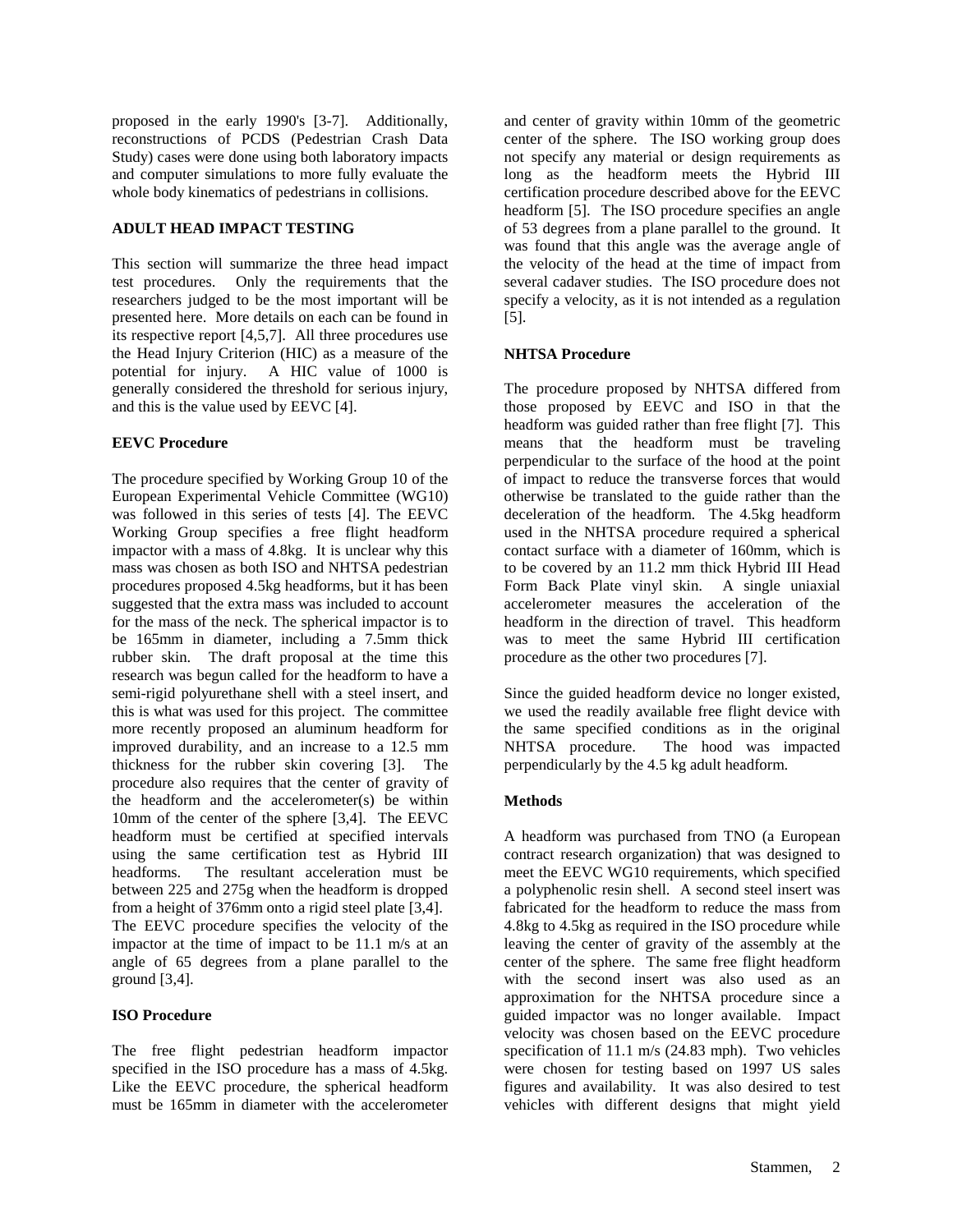significantly different results, thus a mid-size passenger car and a sport utility vehicle were chosen. The two vehicles were a 1996 Ford Taurus, which is identical to the 1997 model, and a 1997 Chevrolet Blazer.

Impact points for the test matrix were chosen based on the structure of the hood and the amount of clearance to underhood engine components since it was desired to have a wide range of results. Three impact points were chosen for the Taurus. These points are marked with a, b, and c in Figure 1a, and the corresponding points in the engine compartment are shown in Figure 1b. The first point, referred to as the No Reinforcement / Open Area impact point (a), had no hood reinforcement structure and a large amount of clearance to engine components. The second point also had no hood reinforcement but had little clearance to the alternator, and was referred to as the No Reinforcement / Alternator impact point (b). The third point had heavy hood reinforcement and very little clearance to the shock tower, and was called the Reinforcement / Shock Tower impact point (c). Each point was impacted three times with each procedure to evaluate repeatability.



**Figure 1a. Taurus hood impact points.** 



**Figure 1b. Corresponding impact point locations in the engine compartment.** 

Three impact points were also chosen for the Blazer, and are shown in Figures 2a and 2b. The Open Area impact point (a) had no hood reinforcement and a large amount of clearance to engine components. The AC Lines point (b) had no hood reinforcement but little clearance to metallic lines from the AC compressor. The third point had hood reinforcement structure and little clearance to the engine air intake cover. This point was impacted a second time for each procedure with the intake cover removed to evaluate the contribution of low clearance to the HIC value of this particular point. This also allowed a comparison of the HIC value at this point with hood reinforcement and no obstructions to that of the point with no hood reinforcement or obstructions. This point was referred to as the Reinforcement with or without Intake Cover point (c). Since repeatability results had been previously obtained for the Taurus series, only one test per location was conducted with each procedure.



**Figure 2a. Blazer hood impact points**.



**Figure 2b. Corresponding impact point locations in the Blazer engine compartment.** 

The impact point is defined by EEVC as the point of first contact between the headform and the hood.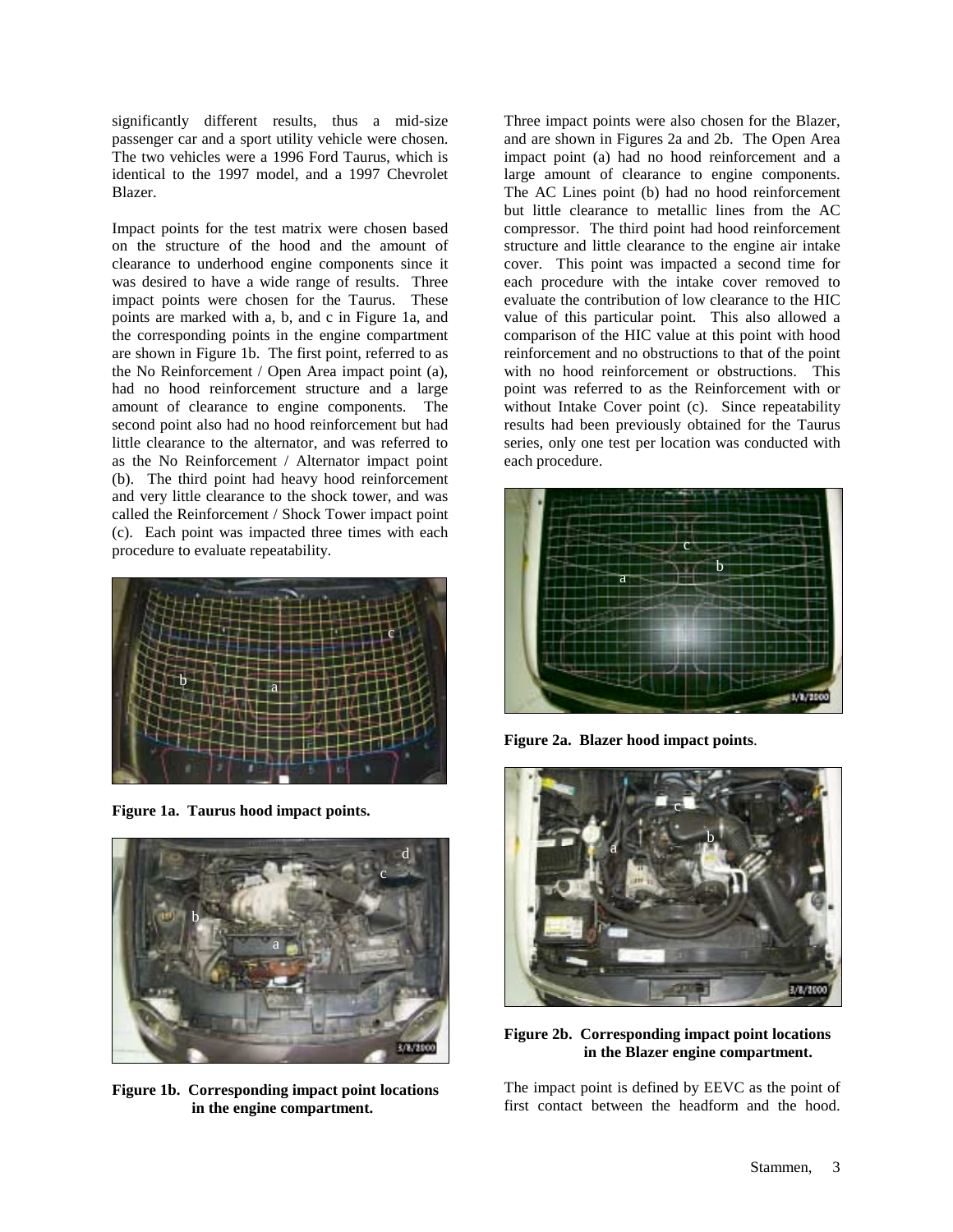This is the definition used in this testing for all three procedures. This means that the center of gravity of the headform is actually aimed at a different location for each procedure. The impact test setup is shown in Figure 2c.



**Figure 2c. Head impact test setup.** 

#### **Taurus Results/Discussion**

Figure 3 shows the results of the adult head impact testing performed on the Taurus. This graph shows that in general, impacts that were more perpendicular to the hood resulted in a higher value for the HIC. The only exception to this is for the EEVC and NHTSA impacts to the Reinforcement / Shock Tower impact point, where 65 degree tests resulted in a higher value of HIC than the 90 degree tests. This discrepancy was due to a screw on top of the shock tower that was located slightly rearward of the impact point (see point d in Figure 1b). This effectively resulted in less clearance in the area where the headform was projected during the EEVC tests. Figure 3 also shows good repeatability for all three procedures, particularly for the NHTSA procedure. Also notice that, by comparing the HIC values of the ISO and NHTSA procedures, angle sensitivity of HIC seems to depend on impact location.

Figure 3 shows the effect of underhood clearance on HIC in areas where the hood is not reinforced. It is shown that HIC increases more with impact angle at the low clearance location than at the high clearance area. This indicates that more clearance will lead to a lower HIC for non-reinforced areas.

Figure 3 also shows the effect of hood reinforcement on HIC in areas with low underhood clearance. It is shown that HIC increases more with impact angle at the non-reinforced location (Alternator) than at the reinforced area (Shock Tower). This does not

indicate that reinforced areas cause lower HIC, however, with HIC being around double that of nonreinforced areas. The low R-squared value for the reinforced location is a result of the impact with the screw at  $65^\circ$ .



**Figure 3. HIC results for Taurus hood locations with different underhood clearance and hood reinforcement.** 

#### **Blazer Results/Discussion**

Figure 4 shows the results of the adult head impact testing performed on the Blazer. This figure follows the trend of higher HIC values for more perpendicular impacts at all impact points. A higher HIC value resulted from impacts to the nonreinforced open area than from the reinforced area with no intake cover. This is attributed to the relative shape of the hood at these points. The hood is flat at the open area impact point, which means that the steel must stretch to allow deformation, whereas the hood is slightly crested at the reinforced impact point with the intake cover removed. The HIC at this reinforced area without the underhood obstruction was the lowest value in this test matrix.

Figure 4 shows the effect of underhood clearance on HIC for reinforced and non-reinforced locations. As was observed for the Taurus, low clearance impacts result in a greater increase in HIC with impact angle. Notice that the trends for both are similar.

Figure 4 also shows the same data, this time comparing the effect of hood reinforcement on HIC for low and high clearance locations. As stated previously, the HIC magnitude is greater for nonreinforced locations, which is a result of the relative shapes of the hood impact locations. Results from the Taurus, where hood shape was not an issue, indicated that hood reinforcement significantly increases HIC, which makes physical sense because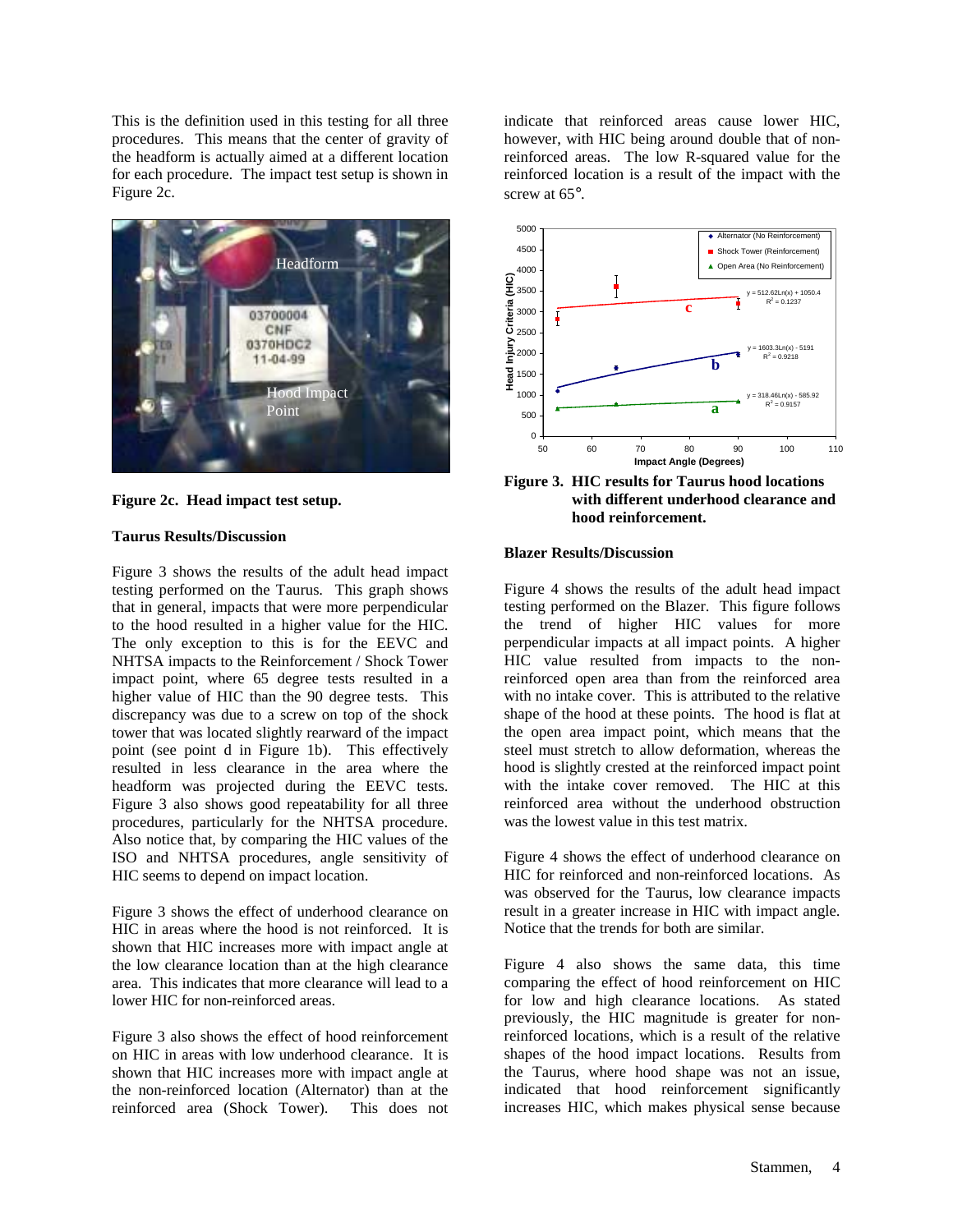reinforcement adds a structure that limits deformation.



**Figure 4. HIC results for Blazer hood locations with different underhood clearance and hood reinforcement.** 

#### **Conclusions**

In general, more perpendicular impacts result in higher HIC. All procedures showed good repeatability, particularly the NHTSA procedure. For the Taurus, less underhood clearance and more hood reinforcement resulted in higher HIC for the adult headform. For the Blazer, less underhood clearance resulted in higher HIC, but more hood reinforcement resulted in lower HIC for these tests, most likely because the crested hood contour at these particular reinforced points allowed for more deformation prior to stretching of the steel. It is possible that this trend would not occur at other, more flat locations on the hood. Headform showed good durability, as it did not need to be replaced over the course of testing. By comparing the HIC values of the ISO and NHTSA procedures for both the Taurus and Blazer, angle sensitivity of HIC seems to depend on impact location.

#### **CHILD HEAD IMPACT TESTING**

Approximately 35% of pedestrian cases involve children ages 15 and younger based on data collected from the United States, Europe, and Japan. This age group represents the largest proportion of accident victims for AIS 1-6 injury classifications. Children account for roughly 20% of AIS 2-6 head injuries, and 18% of AIS 4-6 severe head injuries [2]. Fifty percent of child head injuries (AIS 2-6) occur at or less than 40 kmph (25 mph), which corresponds closely with the EEVC requirement of  $11.1 \pm 0.2$  m/s (24.83 mph) [2]. In response to this problem, both EEVC and ISO have developed child head impact

procedures [3,4,6]. ISO specifies a headform mass of 3.5 kg, diameter of 165 mm, and impact angle of  $54 \pm 1$  $2^{\circ}$  [6]. EEVC specifies a mass of  $2.50 \pm 0.05$  kg, diameter of 165 mm, and impact angle of  $50 \pm 2^{\circ}$  [3]. There is disagreement between the procedures in terms of headform mass and impact angle. Because of this contradiction, it was decided to investigate the influence of impact angle on child HIC by using the EEVC headform, which was more readily available than the ISO version, and conduct tests at various angles within the tolerance of the two procedures.

#### **Methods**

A headform was purchased from TNO that was designed to meet the EEVC WG10 requirements, which specified a polyphenolic resin shell. The specified triaxial accelerometer (Endevco 7267a) was mounted at the center of gravity in a stainless steel insert. Impact velocity was 11.1 m/s, as it was in the adult head testing.

The impact point chosen for this study was the No Reinforcement / Alternator location on the Ford Taurus (same as the point used in the adult head impact testing). Angle sensitivity testing involved child head impacts at angles of 48, 51.5, and 55 degrees. Six tests were done at each angle over the alternator to ensure repeatability. HIC values were calculated and clay cones were attached to the top of the underhood structure for measurement of maximum dynamic hood deflection resulting from impact.

Data anomalies (poor repeatability) resulting from the angle sensitivity tests prompted a second identical test matrix using a damped triaxial accelerometer (Entran EGE3-73).

#### **Results/Discussion**

Table 1 summarizes the initial set of angle sensitivity tests ( $n = 6$  for each angle) with standard deviations. Notice the large variation in HIC for each angle, especially the 48 and 51.5-degree impacts.

| Table 1.                                              |  |
|-------------------------------------------------------|--|
| <b>HIC Values for Various Impact Angles on Taurus</b> |  |

| <b>Impact Angle</b> | HIC.           |
|---------------------|----------------|
| 48°                 | $1169 \pm 167$ |
| $51.5^{\circ}$      | $1322 \pm 231$ |
| $55^\circ$          | $1695 \pm 56$  |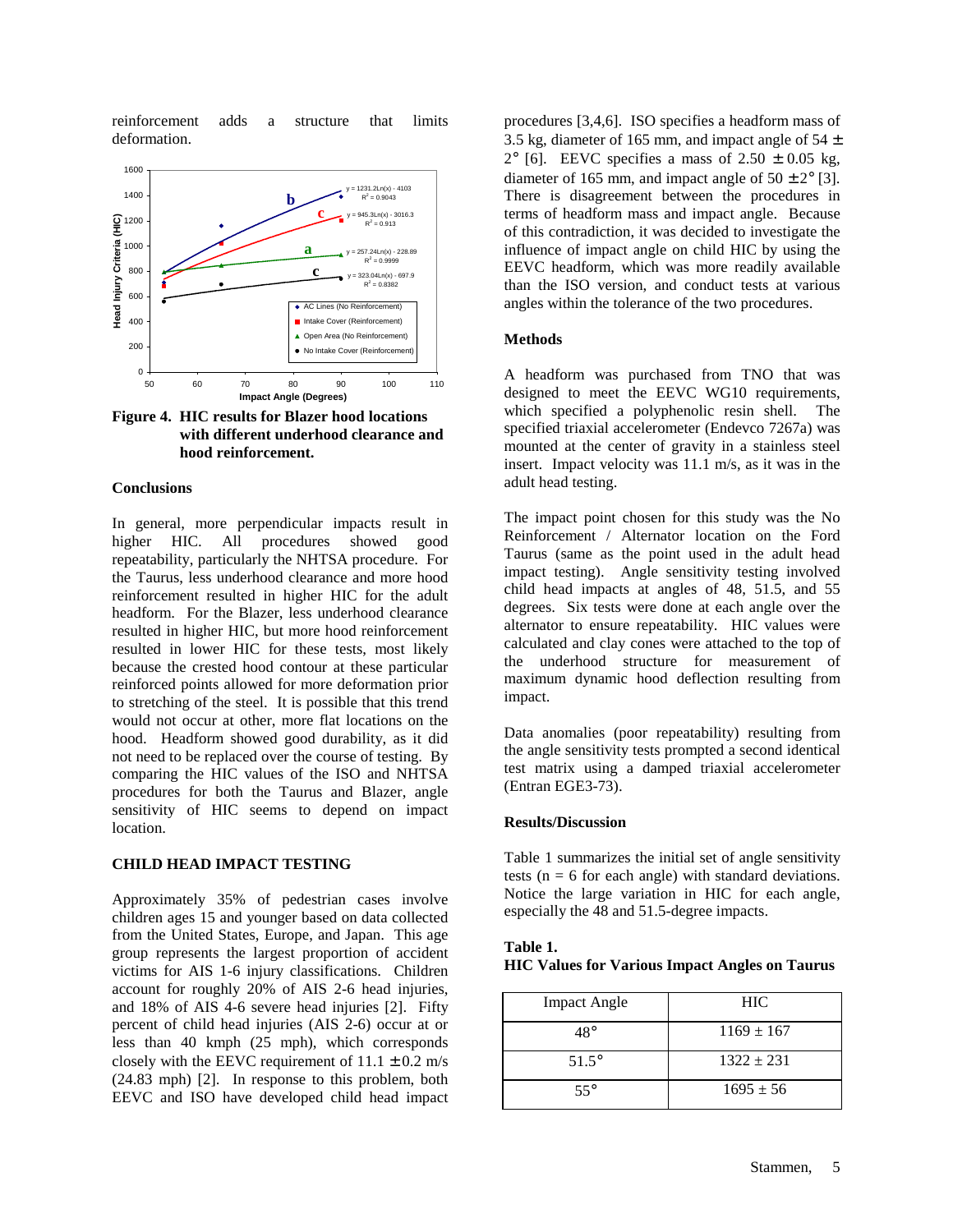These large standard deviations led to an investigation into why good repeatability for identical impact angles, locations, and velocities was not achieved. A number of parameters were checked. The accelerometer may have been damaged, throwing off its calibration during operation. It was sent back to the manufacturer for recalibration. Once received, it was calibrated in-house as well. The accelerometer was found to be working correctly, with no changes in sensitivity.

Changes in the rigidity of the headform would change its ability to absorb energy during impact with the hood. If the headform were damaged, the response of the accelerometer could have changed. The headform was examined and found to be intact, and the calibrations done in-house were in agreement with those reported by the manufacturer.

The point on the hood directly above the alternator was not horizontal in the lateral direction. The impact point was marked on a slight curve on the hood surface, making it possible for the head form to impact the hood at an angle, which would skew acceleration measurements. The impact point was marked in the identical spot on every hood tested. Furthermore, analysis of high-speed video indicated no noticeable differences in headform motion for lower and higher HIC value tests at the same angles.

It was questioned whether the accelerometer chosen had the optimal natural frequency for the headform impact test application. This was a valid argument considering the proximity of the testing frequencies and the natural frequency of the accelerometer (5-25 kHz vs. 14 kHz), which is shown in the Fast Fourier Transform (FFT) plot (Figure 5). When these frequency ranges coincide, there is an increased chance that resonance can occur, which could lead to saturation of the amplifiers in the signal conditioning stage of the data acquisition system. This can cause corruption of the data, giving inconsistent or unreliable results [9]. To investigate this potential problem, a damped accelerometer was purchased, and an identical test matrix was repeated to evaluate the effect on HIC. The HIC values became less varied and the resonant frequency content was eliminated, an improvement in instrumentation was made. It should be noted that no resonance was present in FFT plots of adult head impacts on the same alternator location.

The tests were repeated ( $n = 3$  at each angle), and it was determined that the results were much more consistent (Table 2). Notice the repeatability and

smaller variation for the damped accelerometer, as well as the prevention of resonance in Figure 6.





**Table 2.** 

**HIC for Undamped and Damped Accelerometers** 

| <b>Impact Angle</b> | Undamped       | Damped        |
|---------------------|----------------|---------------|
| 48°                 | $1169 \pm 167$ | $1556 \pm 31$ |
| 51.5°               | $1322 + 231$   | $1614 \pm 23$ |
| 55°                 | $1695 \pm 56$  | $1681 + 32$   |



# **Figure 6. Resonance is prevented by the use of a damped accelerometer.**

Figure 7 shows the clay cone arrangement on the alternator. Table 3 summarizes the average clay cone heights and shows that hood deflection, which is inversely proportional to clay cone height, increases with impact angle.

From a Student's t-test, it was determined that the damped and undamped clay cone height values were not significantly different for each angle ( $p > 0.05$ ), but there was a small variation of 1-2 mm between test sets. This small difference was attributed to variations in the initial impact point (i.e., slight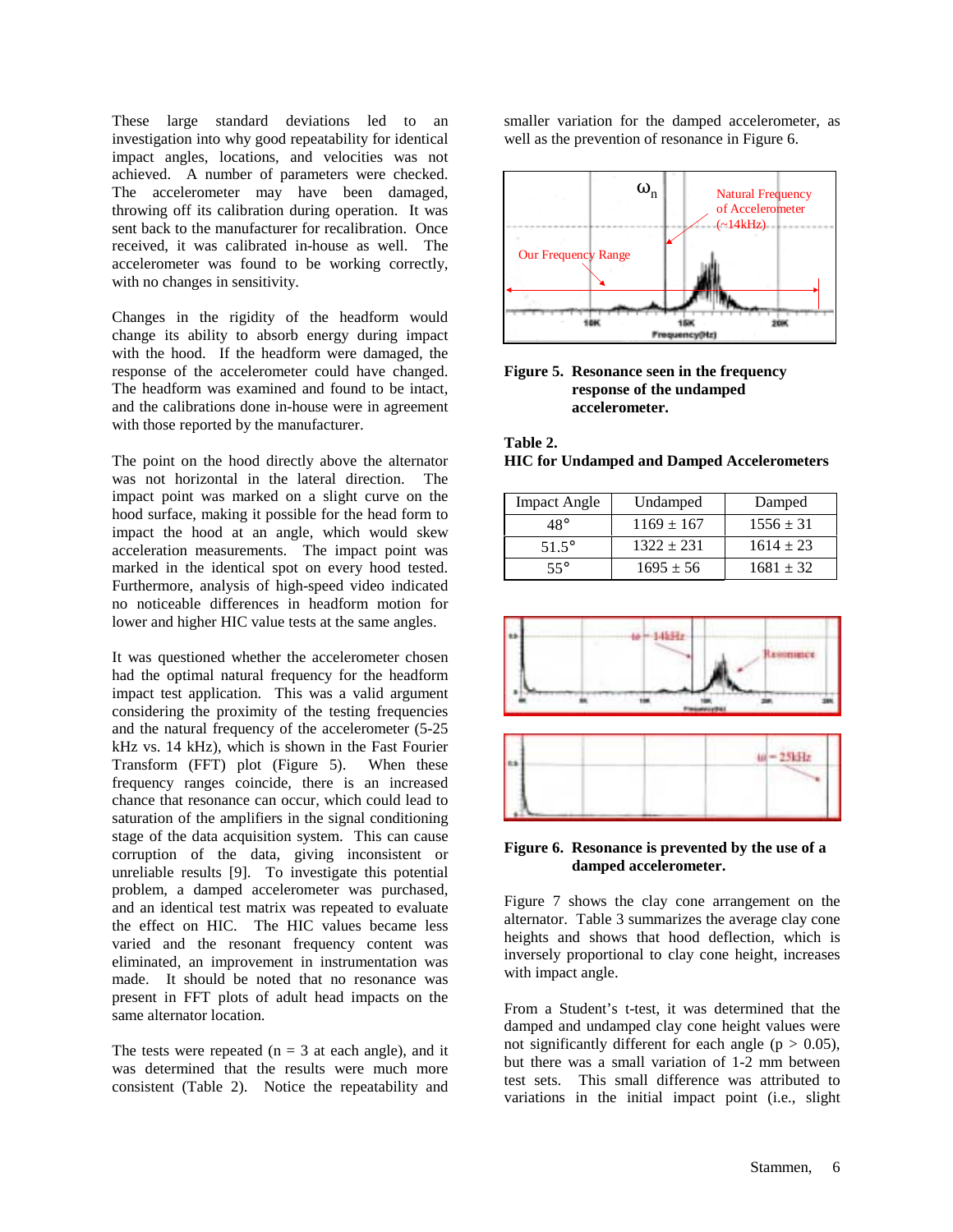changes in contour) and not a more severe impact for damped cases. This consistency in impact severity further supports the use of damped accelerometers because the deformations caused by impact were equal for undamped and damped cases.



**Figure 7. Clay Cone Configuration on Alternator** 

| Table 3.                                    |  |  |
|---------------------------------------------|--|--|
| Hood deflection increased with impact angle |  |  |

|                 | Average Clay Cone Height (mm) |                |
|-----------------|-------------------------------|----------------|
| Impact<br>Angle | Undamped                      | Damped         |
| $48^\circ$      | $18.7 \pm 3.1$                | $17.1 \pm 3.1$ |
| $51.5^\circ$    | $17.2 \pm 3.0$                | $15.7 \pm 2.7$ |
| $55^{\circ}$    | $16.5 \pm 3.1$                | $14.4 \pm 2.6$ |

#### **Conclusions**

Utilization of the undamped accelerometer specified for child headform testing resulted in unreliable accelerations and HIC response due to resonant frequency and subsequent signal conditioning overloads. Incorporation of a damped accelerometer into the child headform is preferred because it eliminates resonance and gives more reliable HIC results. It is concluded that for the 1996 Ford Taurus, HIC and hood deflection increase slightly with an increase in impact angle for the child headform.

# **PCDS RECONSTRUCTIONS**

After establishing a procedure for head component testing, it becomes necessary to use that procedure and other methods to simulate whole-body kinematics that occur in pedestrian collisions with vehicles. The way to validate the accuracy of these methods is to reconstruct real-world cases with each of the methods and compare the resulting trajectories

and forces with each other and with injuries incurred by the pedestrian in the accident.

The Pedestrian Crash Data Study (PCDS) was conducted by NHTSA from 1994-1998. During that time, detailed crash data was collected from 521 cases at six sites across the United States. The following case reconstruction was selected from this information.

### **Methods**

A pedestrian accident case was selected from the PCDS database for reconstruction with computer simulations and laboratory testing. The vehicle used for the reconstruction was a 1996 Ford Taurus Sedan. The recorded speed of the vehicle at impact was 27 km/h, and the pedestrian was a 48-yr old male (height 178 cm, weight 82 kg). The victim sustained AIS 1-2 head injuries from the collision due to windshield impact. Vehicle hood and windshield stiffness were determined from headform impacts to the structures by calculating force and deflection. These pedestrian and vehicle properties were entered into a pedestrian accident simulation model shown in Figure 8 (TNO-MADYMO) that had been validated with biomechanical corridors created from cadaver tests.



**Figure 8. Pedestrian accident simulation model** 

A simulation was then performed and four important parameters were determined. The relative impact velocity of the head was the first parameter, which was essentially the speed of the vehicle plus the reaction speed of the head in the opposite direction. Another was the relative impact angle of the head with the windshield. The last two parameters were the head injury criterion and windshield contact force. After these parameters were determined, a laboratory reconstruction with an adult headform was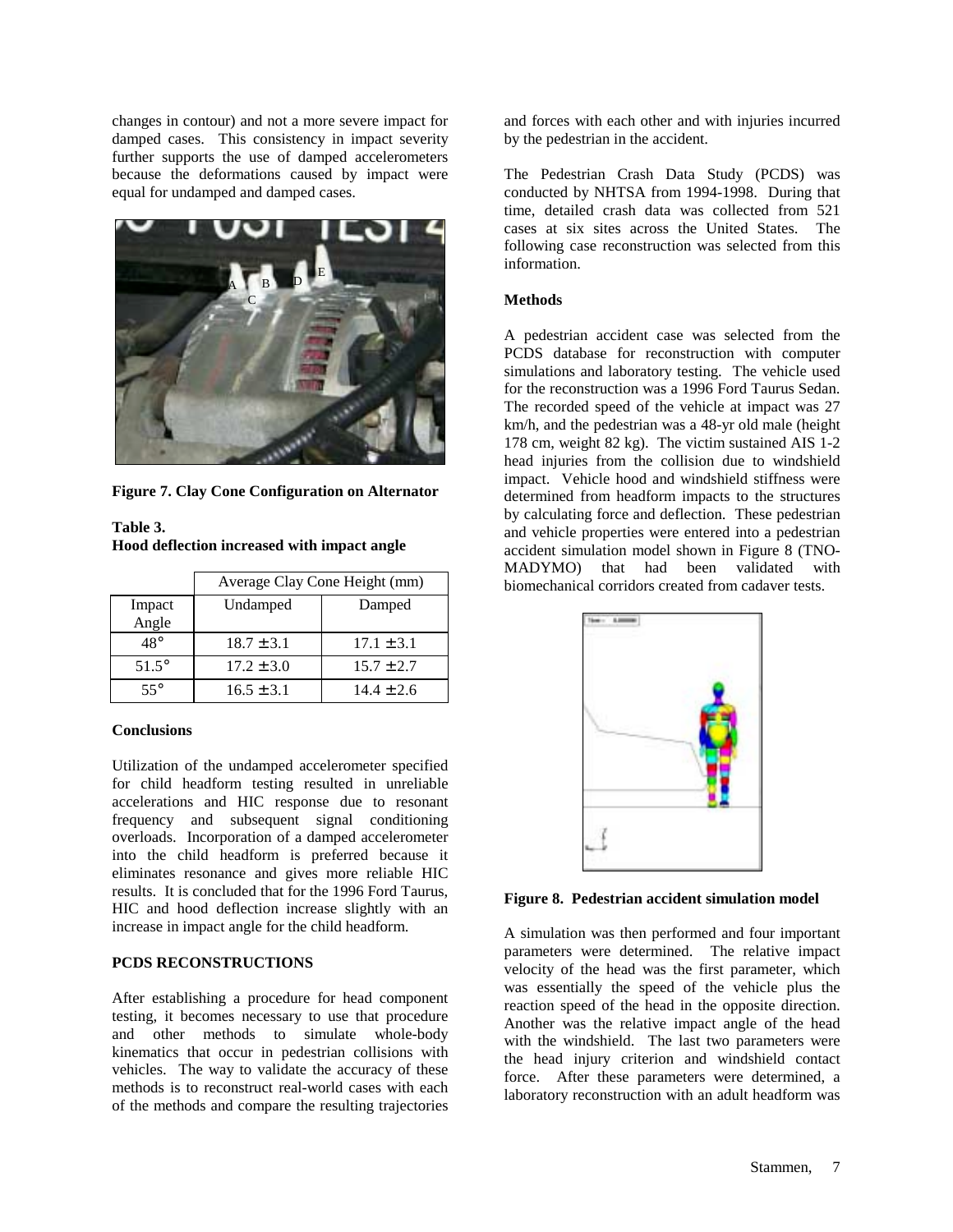done at the same impact velocity and angle as the computer simulation on a 1996 Taurus. The headform was instrumented with a damped triaxial accelerometer (Model EGE-373, Entran Devices). The head was impacted at the same location on the windshield as was documented in the case, and the resulting HIC and windshield contact force (effective mass multiplied by impact acceleration) were recorded and compared with the computer simulation results. Two impact tests were done to achieve repeatability.

#### **Results/Discussion**

Table 4 shows the results of the pedestrian simulation, and Figure 9 defines the head impact angle.

# **Table 4. Pedestrian simulation results**

| Parameter                       | Result          |
|---------------------------------|-----------------|
| <b>Relative Impact Velocity</b> | $44.21$ km/h    |
| <b>Relative Impact Angle</b>    | $49^\circ$      |
| Head Injury Criteria (HIC)      | 256.7           |
| <b>Windshield Contact Force</b> | 5960 N @ 197 ms |



**Figure 9. Relative impact angle** 

The wrapping of the torso and lower body around the front end of the vehicle caused the neck to rotate past vertical prior to contact with the windshield, forcing the head to impact at an angle less than 90 degrees with the windshield. Also, the relative impact velocity was much greater than the vehicle impact velocity at contact with the legs of the pedestrian. The HIC was lower than in hood impacts due to the greater dynamic deformation characteristics of the windshield. Table 5 outlines the results of the laboratory reconstructions:

# **Table 5. Laboratory reconstruction results**

| Parameter                       | Result              |
|---------------------------------|---------------------|
| <b>Relative Impact Velocity</b> | $44.5 \pm 1.0$ km/h |
| Relative Impact Angle           | $49^\circ$          |
| Head Injury Criteria (HIC)      | $257 + 6.0$         |
| <b>Windshield Contact Force</b> | $5080 \pm 732$ N    |

The resulting HIC and windshield contact forces were very close to the values found in the simulation. The HIC values for both simulation and laboratory tests were typical of AIS 1-2 injury levels, as they were in the case [10, 11]. The windshield damage patterns were similar for the accident case and laboratory test (Figure 10).



**Figure 10. Accident case (top) and test (bottom)** 

# **Conclusions**

We were able to replicate an actual case by using a computer model simulation and laboratory impact with an adult headform. The similarity of the results for the two methods encourages the use of these techniques to make a connection between injuries